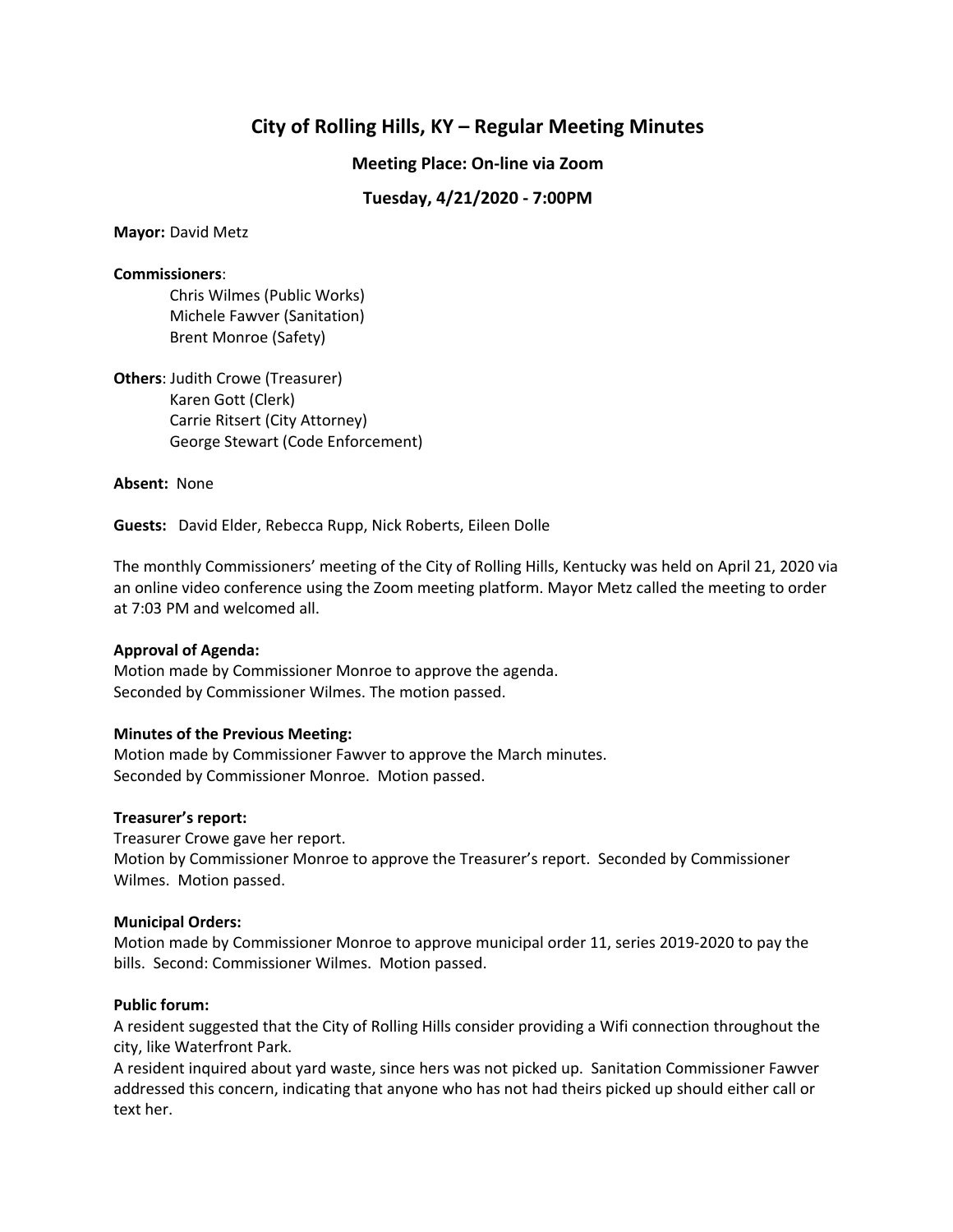A resident asked whether there would be a junk pick up scheduled for Rolling Hills. Commissioner Fawver indicated that Rumpke will pick up large items at any time, provided that the resident contact them ahead of time.

A resident asked about the status of the former Korean restaurant sign that was covered up and the cloth around it is blowing in the wind. Our Code Enforcement officer indicated that he is still addressing the situation and that the owner indicated that the restaurant is in the process of being sold. A resident asked whether the white paint on the curbs would be refreshed. Sanitation Commissioner Fawver indicated that she may know someone in the neighborhood that may do it and will follow-up. A resident expressed concern with the large groups walking in the neighborhood with their backs to traffic. Suggestion was made that residents be reminded to walk facing traffic in the next newsletter.

# **City Attorney:**

Attorney Carrie Ritsert gave her report. The Interlocal Agreement regarding a joint Ethics Board with the City of Meadow Vale and the City of Westwood has been filed and is awaiting approval.

# **Safety:**

Commissioner Monroe gave his report. There were no major crimes.

Code Enforcement Officer Stewart gave his report. He indicated that he'd stopped to cite 9405 Tiverton, a vacant rental property for tall grass and discovered a squirrel inside the house, looking out the window. Owner has been notified about both situations. Additionally, he spoke with the owner of 9218 Tangley, a rental property, regarding ongoing parking concerns. Officer Stewart indicated that he had photo taken over the last 3 weeks, some taken himself and others taken by other residents. Owner believes this is a matter between Rolling Hills and the tenants. Officer Stewart believes he did previously give a copy of the ordinance to the owner in the past. The owner was cited and fined \$50. Mayor Metz asked that Officer Stewart provide another copy of the ordinance to the owner.

# **Finance:**

Mayor Metz presented the Financial Statement for March. Commissioner Wilmes made a motion to accept, seconded by Commissioner Fawver. Motion passed.

# **Sanitation**:

Commissioner Fawver gave her report. There had been some concern expressed by residents that our yard waste pickup would be interrupted because neighboring Westwood had announced that theirs would be stopped. Commissioner Fawver clarified that the City of Westwood is serviced by a company called Republic, whereas the City of Rolling Hills is not, and yard waste pickup continues year-round. Second concern is that there is extra waste consisting of personal protective equipment (PPE) related to the Coronavirus pandemic, which is littering the shopping center.

# **Public Works:**

Commissioner Wilmes gave his report.

Commissioner Wilmes stated that on Langdon Drive he noticed that there are some holes in the fiberglass light posts and wires are showing. He will be in touch with LG&E regarding the matter.

# **New Business:**

City of Rolling Hills is still in need of one additional Commissioner. Mayor Metz stated that he had received an email from a past elected official who may be interested. His name is Paul Barrier. This topic was tabled until the Special Meeting on Monday, April 27, 2020.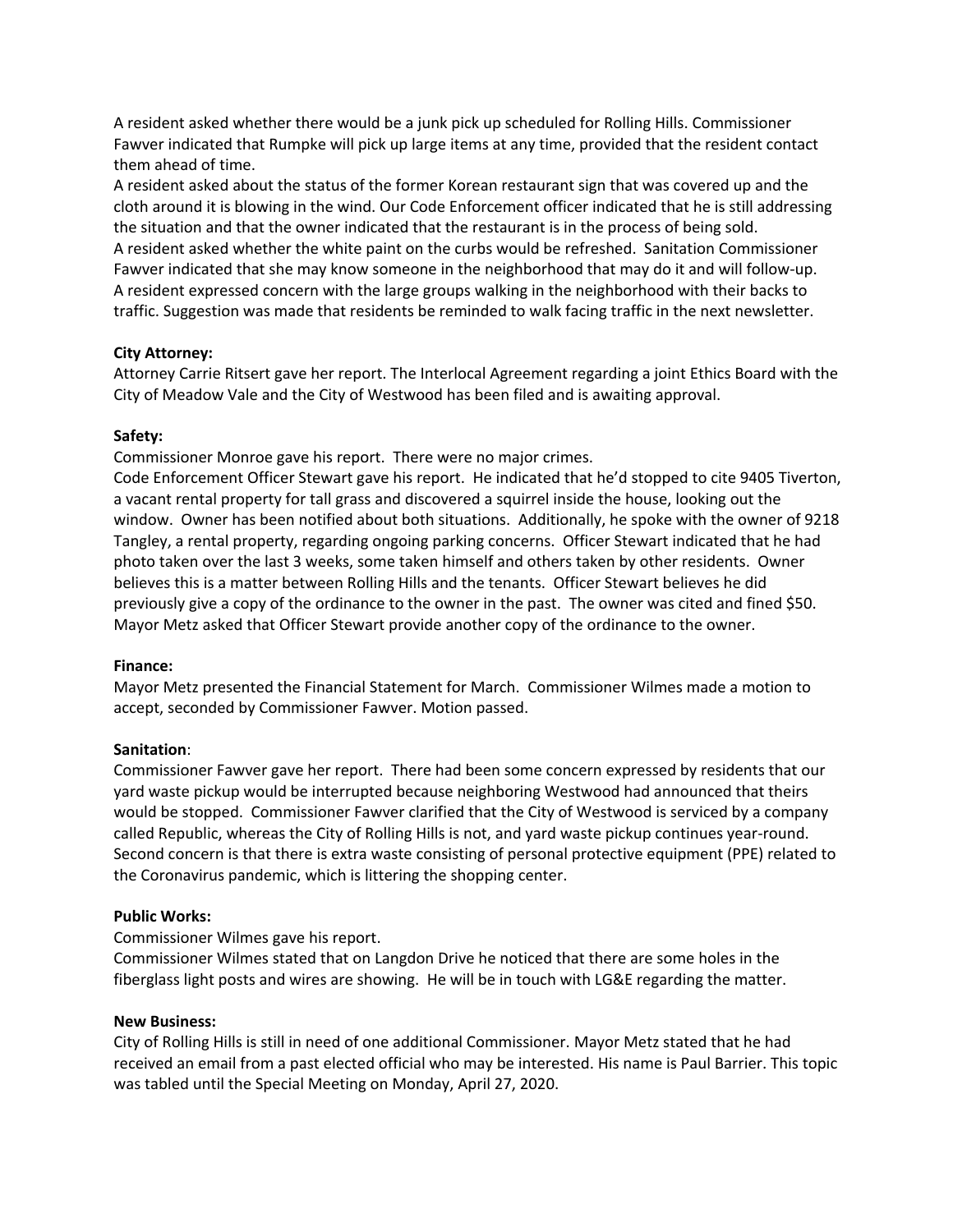Greenspace update: Bill at Wee Landscape Architecture started in March with walking the site and reviewing hydrology, vegetation, wildlife, as well as erosion coming down the hill. After he puts a plan together, Mayor Metz indicated that city residents would have opportunity to give input.

Bids had been requested for the lawncare/landscaping of the City of Rolling Hills and to date one (1) bid has been submitted for consideration.

There is a window every two years to change the salaries of Commissioners and the Mayor, which will close May  $4<sup>th</sup>$ , 2020. By law, salary changes are only applicable beginning with the officials elected this coming November. Mayor Metz presented a survey comparing data on the salaries for the City of Rolling Hills' positions of Commissioner, Mayor, Clerk and/or Treasurer with that of other cities of comparable size and proximity. In the interest of attracting qualified persons to hold these offices and fulfill their respective duties, new Ordinance #6 Series 2019-2020 amending Sections 1 & 2 of Ordinance #3 Series 2016-2017 amending the pay rates for the Mayor and Commissioners was read for the first time by City attorney, Carrie Ritsert.

A special meeting will be held on Monday, April 27<sup>th</sup>, 2020 at 7 PM via Zoom to consider approval of the new salary ordinance #6 Series 2019-2020.

Mayor Metz, in the absence of a Commissioner of Finance, shared draft of a Tax rate, of 100 % to 104% of last year's revenue. This will become an ordinance with  $1<sup>st</sup>$  reading to be given at May  $19<sup>th</sup>$  meeting and  $2^{nd}$  reading on June  $16^{th}$ .

Mayor Metz, in the absence of a Commissioner of Finance, shared a draft of the 2020-2021 Budget.

Commissioner Wilmes motioned that up to \$600 for the next mailing to City residents be approved. Commissioner Fawver seconded. Motion passed.

Commissioner Fawver made a motion to approve up to \$7,500 for Precision Concrete to complete Habersham Drive, which includes all hazards 1/4 inch to 2 inches. Commissioner Monroe seconded. The motion passed.

Commissioner Fawver made a motion to approve up to \$10,000 to replace sections of sidewalks with a height difference greater than 2 inches or that have other damage. Commissioner Monroe seconded. Commissioner Wilmes abstained from the vote. Motion passed.

2020 Paving— Louisville Paving's initial bid was \$64,000, but discussion indicated that the bid includes areas not needed. Discussion also indicated that sidewalk repairs will pretty much deplete road fund. Money for paving would need to come from the General Fund.

#### **Old Business:**

New e-mail addresses that have a .org suffix have failed. They are currently on hold.

Microsoft OneDrive Education for Board has been deferred until after public libraries reopen. – Commissioner Fawver

Green Space Barricade –Commissioner Wilmes indicated that the posts have been installed. It just needs a chain to be attached.